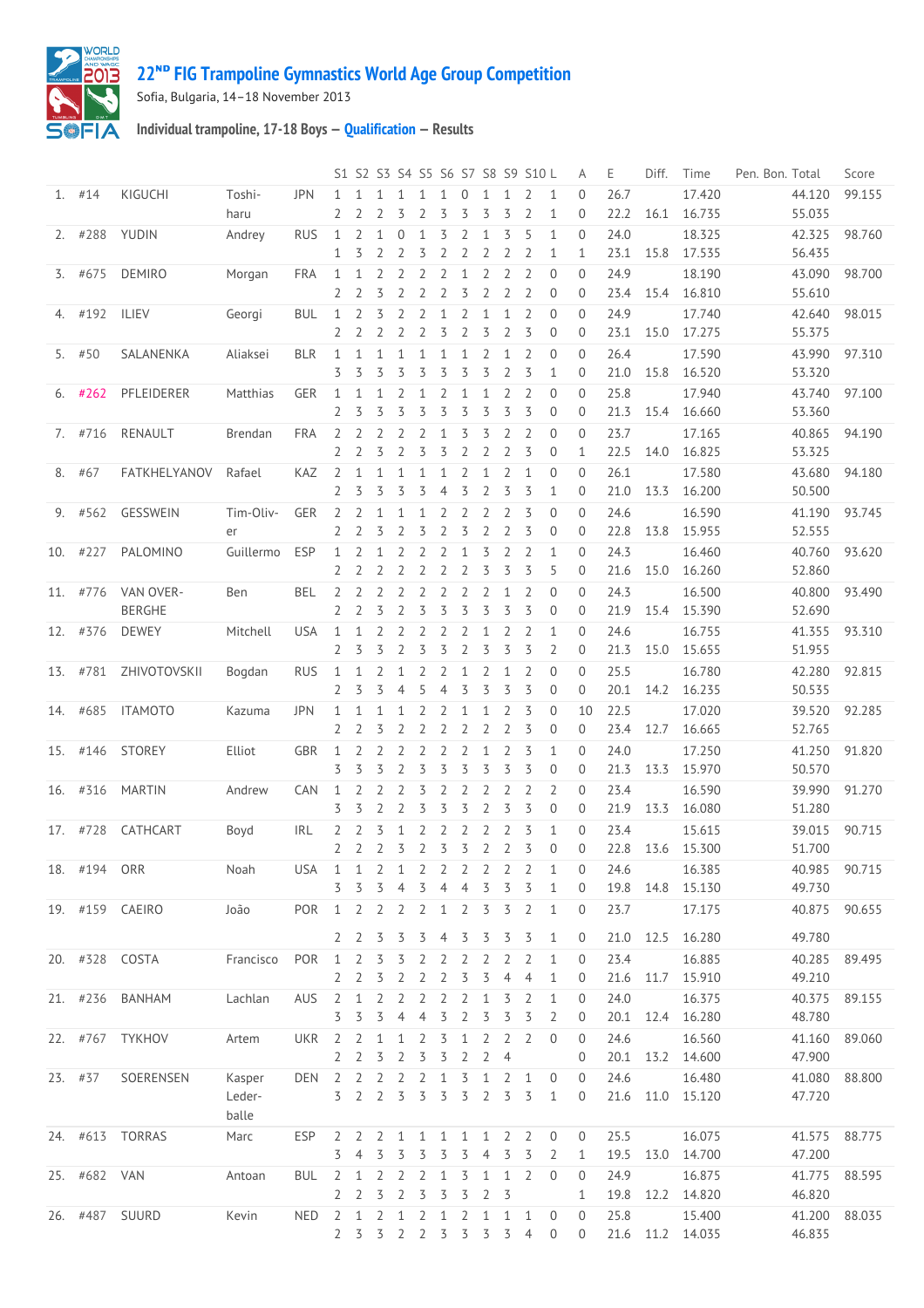|     | 27. #594 TÖRŐ |                    | Máté<br>József | <b>HUN</b>              | 2<br>3                        | 1                              | 2                                | 3<br>3                           | 2<br>3                      | 2<br>$\overline{4}$ | 2<br>3              | 3<br>3         | 3<br>3         | 2<br>$\overline{4}$ | 1<br>$\mathbf{1}$ | 0<br>0                     | 23.1<br>20.7 | 12.3 | 16.240<br>15.625 | 39.340<br>48.625 | 87.965        |
|-----|---------------|--------------------|----------------|-------------------------|-------------------------------|--------------------------------|----------------------------------|----------------------------------|-----------------------------|---------------------|---------------------|----------------|----------------|---------------------|-------------------|----------------------------|--------------|------|------------------|------------------|---------------|
|     | 28. #747      | SICKMOELLER        | Markus         | <b>GER</b>              | $\mathbf{0}$                  | 1                              | $\overline{2}$                   | $\overline{2}$                   | $\overline{2}$              | $\mathbf{1}$        | $\overline{2}$      | $\mathbf{1}$   | $\overline{2}$ | 3                   | $\mathbf{1}$      | $\Omega$                   | 24.9         |      | 16.425           | 41.325           | 87.810        |
|     |               |                    |                |                         | 3                             | 3                              | 2                                | 3                                | 3                           | 3                   | $\overline{4}$      | $\overline{4}$ | 3              | $\overline{4}$      | 10                | $\mathbf{0}$               | 17.4         | 13.7 | 15.385           | 46.485           |               |
|     | 29. #623      | <b>BRÁS</b>        | Guil-          | <b>POR</b>              | 2                             | 1                              | $\overline{2}$                   | $\overline{2}$                   | 2                           | $\overline{2}$      | 2                   | 2              | 2              | $\overline{2}$      | $\mathbf{1}$      | $\Omega$                   | 24.0         |      | 15.810           | 39.810           | 87.265        |
|     |               |                    | herme          |                         | 3                             | 3                              | $\overline{4}$                   | 3                                | 3                           | 3                   | $\overline{4}$      | 3              | 3              | 3                   | $\overline{2}$    | $\mathbf{0}$               | 19.8         | 12.5 | 15.155           | 47.455           |               |
|     | $30.$ #45     | PRIEGO             | Brian          | <b>MEX</b>              | $\overline{2}$                | 2                              | 3                                | $\overline{2}$                   | $\overline{2}$              | $\overline{2}$      | 2                   | $\overline{2}$ | 2              | 3                   | $\overline{2}$    | $\Omega$                   | 22.8         |      | 15.015           | 37.815           | 84.365        |
|     |               |                    |                |                         | 3                             | 3                              | 3                                | $\overline{4}$                   | 3                           | 3                   | 3                   | $\overline{4}$ | 3              | 3                   | $\mathbf 0$       | $\mathbf{0}$               | 20.4         | 11.4 | 14.750           | 46.550           |               |
|     | 31. #542      | GUERRERO           | Jorge          | <b>MEX</b>              | 3                             | 3                              | 3                                | 2                                | 3                           | 3                   | 3                   | 3              | 3              | 3                   | $\overline{2}$    | $\Omega$                   | 20.7         |      | 14.795           | 35.495           | 80.940        |
|     |               |                    |                |                         | 3                             | 3                              | 3                                | 3                                | 3                           | 3                   | 3                   | 3              | 3              | 3                   | $\mathbf{1}$      | $\mathbf{0}$               | 20.7         | 10.0 | 14.745           | 45.445           |               |
|     | 32. #401      | ANGELOV            | Aleksan-       | <b>BUL</b>              | $\overline{2}$                | 2                              | $\overline{2}$                   | 1                                | $\overline{2}$              | $\mathbf{1}$        | $\overline{2}$      | $\overline{2}$ | 2              | 2                   | 1                 | $\overline{0}$             | 24.3         |      | 17.280           | 41.580           | 80.625        |
|     |               |                    | dar            |                         | 2                             | 2                              | 2                                | $\overline{2}$                   | $\overline{2}$              | $\overline{2}$      | $\overline{2}$      |                |                |                     |                   | 0                          | 16.8         | 10.5 | 11.745           | 39.045           |               |
| 33. | #684          | <b>ISRAELSSON</b>  | Kevin          | <b>SWE</b>              | 3                             | 3                              | 3                                | 3                                | 3                           | 3                   | 3                   | $\overline{2}$ | 3              | 3                   | $\mathbf{1}$      | $\Omega$                   | 21.0         |      | 15.375           | 36.375           | 80.480        |
|     |               |                    |                |                         | 3                             | 3                              | 3                                | 2                                | 3                           | 3                   | $\overline{4}$      | 3              | 3              | 3                   | $\mathbf 0$       | $\mathbf{0}$               | 21.0         | 8.3  | 14.805           | 44.105           |               |
|     | 34. #318      | SAMATOV            | Altynbek       | <b>RUS</b>              | $\overline{2}$                | 3                              | $\overline{2}$                   | $\overline{2}$                   | $\overline{2}$              | $\mathbf{1}$        | $\mathbf{1}$        | $\mathbf{1}$   | 1              | 1                   | $\Omega$          | $\overline{0}$             | 25.2         |      | 17.260           | 42.460           | 79.835        |
|     |               |                    |                |                         | $\overline{2}$                | $\overline{2}$                 | 3                                | $\overline{2}$                   | 3                           | $\overline{4}$      | 3                   |                |                |                     |                   | 0                          | 15.3         | 10.3 | 11.775           | 37.375           |               |
|     | 35. #413      | SERVUT             | Nikita         | LTU                     | 2                             | 3                              | $\overline{2}$                   | $\overline{2}$                   | 2                           | 3                   | 2                   | 3              | 3              | 3                   | $\overline{2}$    | $\overline{0}$             | 21.9         |      | 15.620           | 37.520           | 77.765        |
|     |               |                    |                |                         | 4                             | $\overline{4}$                 | $\overline{4}$                   | 4                                | $\overline{4}$              | $\overline{4}$      | $\overline{4}$      | $\overline{4}$ | 5              |                     |                   | 0                          | 15.9         | 11.5 | 12.845           | 40.245           |               |
|     | 36. #466      | HANKOVICH          | Yauheni        | <b>BLR</b>              | $\mathbf{1}$                  | 1                              | 1                                | $\mathbf{1}$                     | 2                           | $\mathbf{1}$        | 2                   | $\mathbf{1}$   | 1              | 3                   | 10                | $\overline{0}$             | 22.8         |      | 16.875           | 39.675           | 77.035        |
|     |               |                    |                |                         | 3                             | 2                              | 3                                | $\overline{2}$                   | 3                           | $\overline{4}$      | 3                   |                |                |                     |                   | $\Omega$                   | 15.0         | 10.7 | 11.660           | 37.360           |               |
|     | 37. #509      | <b>TIMM</b>        | Chezwin        | <b>RSA</b>              | $\overline{2}$                | 2                              | 3                                | 3                                | $\overline{4}$              | 3                   | 3                   | 2              | 3              | $\overline{4}$      | $\overline{0}$    | $\Omega$                   | 21.3         |      | 14.740           | 36.040           | 75.320        |
|     |               |                    |                |                         | 4                             | $\overline{4}$                 | 4                                | 5                                | 4                           | 3                   | $\overline{4}$      | 5              | $\overline{4}$ |                     |                   | $\mathbf{0}$               | 15.9         | 10.9 | 12.480           | 39.280           |               |
|     | 38. #540      | KHUDYAKOV          | lgor           | <b>RUS</b>              | 2                             | 2                              | $\mathbf{1}$                     | $\mathbf{1}$                     | $\mathbf{1}$                | $\mathbf{1}$        | $\overline{2}$      | 2              | 2              | 2                   | $\mathbf{0}$      | $\overline{0}$             | 25.2         |      | 16.900           | 42.100           | 71.445        |
|     |               |                    |                |                         | 3                             | $\overline{2}$                 | 3                                | $\overline{4}$                   | 5                           | 5                   |                     |                |                |                     |                   | 1                          | 11.1         | 8.5  | 9.745            | 29.345           |               |
|     | 39. #507      | QASSEM             | Saeed          | <b>OAT</b>              | 2                             | 2                              | $\overline{2}$                   | $\overline{2}$                   | 3                           | 3                   |                     |                |                |                     |                   | 0                          | 13.8         |      | 10.035           | 23.835           | 69.160        |
|     |               |                    | Abdulbari      |                         | 3                             | 3                              | 3                                | 3                                | 3                           | 3                   | 3                   | 3              | 3              |                     |                   | 0                          | 18.9         | 12.5 | 13.925           | 45.325           |               |
|     | 40. #125      | ERTL               | Max            | AUT                     | 2                             | 2                              | $\mathbf{1}$                     | $\overline{2}$                   | $\overline{2}$              | $\overline{2}$      | 3                   | 3              | 3              | $\overline{3}$      | 2                 | $\overline{0}$             | 22.5         |      | 15.995           | 38.495           | 68.265        |
|     |               |                    |                |                         | 3                             | $\overline{2}$                 | 3                                | 2                                | 3                           | 3                   |                     |                |                |                     |                   | $\Omega$                   | 13.2         | 6.9  | 9.670            | 29.770           |               |
|     | 41. #101      | <b>KRZEMIEN</b>    | Tomasz         | POL                     | $\overline{2}$                | $\mathbf{1}$                   | $\mathbf{1}$                     | $\mathbf{1}$                     | $\mathbf{1}$                | $\mathbf{1}$        | $\overline{2}$      | $\overline{2}$ | $\overline{2}$ | 2                   | 1                 | $\overline{0}$             | 25.2         |      | 17.210           | 42.410           | 67.920        |
|     |               |                    |                |                         | 3                             | 3                              | $\overline{4}$                   | 3                                | 3                           |                     |                     |                |                |                     |                   | $\Omega$                   | 10.2         | 6.7  | 8.610            | 25.510           |               |
|     |               |                    |                |                         |                               |                                |                                  |                                  |                             |                     |                     |                |                |                     |                   |                            |              |      |                  |                  |               |
| 42. | #326          | LINDKVIST          | Niklas         | <b>SWE</b>              | 2<br>4                        | 3<br>$\overline{4}$            | 3<br>$\overline{4}$              | $\overline{4}$<br>$\overline{4}$ | $\overline{4}$<br>4         | $\overline{4}$<br>3 | 3<br>$\overline{4}$ | 3              | 2              | 3                   | 1                 | $\mathbf{0}$<br>$\Omega$   | 20.4<br>12.9 | 8.4  | 14.970<br>10.265 | 35.370<br>31.565 | 66.935        |
|     |               |                    |                |                         |                               |                                |                                  |                                  |                             |                     |                     |                |                |                     |                   |                            |              |      |                  |                  |               |
|     |               | 43. #221 JENSEN    | Jerrett        | <b>USA</b>              | $\mathbf 1$<br>$\overline{2}$ | $\mathbf{1}$<br>$\overline{2}$ | $\overline{2}$<br>$\overline{3}$ |                                  | $2 \quad 2 \quad 2 \quad 2$ |                     |                     | $\mathbf{1}$   | $\overline{2}$ | $\overline{3}$      | 1                 | $\overline{0}$<br>$\Omega$ | 24.3<br>6.9  | 4.7  | 16.670<br>5.070  | 40.970<br>16.670 | 57.640        |
|     |               |                    |                |                         |                               |                                |                                  |                                  |                             |                     |                     |                |                |                     |                   |                            |              |      |                  |                  |               |
| 44. | #732          | ISTVÁNFI           | Bence          | HUN 2 2 2 2 3 2 2 2 2 2 |                               | $3 \quad 3 \quad 3$            |                                  |                                  |                             |                     |                     |                |                |                     | 1                 | $\Omega$<br>0              | 23.4<br>6.3  | 4.7  | 16.045<br>4.860  | 39.445<br>15.860 | 55.305        |
|     |               | 45. #324 TANIGUCHI | Ryohei         | <b>JPN</b>              | $1\quad1$                     |                                |                                  |                                  |                             |                     |                     |                |                | 1 2 1 1 2 1 1 2 0   |                   | $\mathbf{0}$               | 26.1         |      | 17.145           |                  | 43.245 54.640 |
|     |               |                    |                |                         | 2                             | $\overline{2}$                 |                                  |                                  |                             |                     |                     |                |                |                     |                   | 0                          | 4.8          | 3.1  | 3.495            | 11.395           |               |
|     | 46. #74       | LENOIR             | Loïc           | BEL                     | 1                             | $\mathbf{1}$                   |                                  |                                  |                             |                     | 1 1 2 1 1 1 2 2     |                |                |                     | $\overline{0}$    | 0                          | 26.1         |      | 16.800           | 42.900           | 54.400        |
|     |               |                    |                |                         | 2 <sub>2</sub>                |                                |                                  |                                  |                             |                     |                     |                |                |                     |                   | 0                          | 4.8          | 3.2  | 3.500            | 11.500           |               |
|     | 47. #279      | COSTA              | Diogo          | POR                     |                               |                                |                                  |                                  |                             |                     | 1 1 2 2 1 2 2 2 2 3 |                |                |                     | $\overline{0}$    | $\mathbf{0}$               | 24.6         |      | 17.645           | 42.245           | 53.890        |
|     |               |                    |                |                         | 2 <sub>2</sub>                |                                |                                  |                                  |                             |                     |                     |                |                |                     |                   | 0                          | 4.8          | 3.2  | 3.645            | 11.645           |               |
|     | 48. #80       | <b>STIRLING</b>    | Trevor         | CAN                     | $\mathbf{1}$                  | $\mathbf{1}$                   | 1                                | 1                                | 1                           | 3                   |                     |                |                |                     |                   | $\Omega$                   | 15.6         |      | 9.970            | 25.570           | 52.360        |
|     |               |                    |                |                         | 3                             | 3                              | $\overline{3}$                   | 3                                | 3                           |                     |                     |                |                |                     |                   | $\mathbf{0}$               | 10.5         | 8.0  | 8.290            | 26.790           |               |
|     |               | 49. #172 NOWAK     | Lukasz         | POL                     | $\overline{2}$                | $\overline{2}$                 | 2 <sub>5</sub>                   |                                  | $\overline{2}$              |                     | 3 2 2 3 3           |                |                |                     | $\mathbf{1}$      | $\mathbf{0}$               | 22.5         |      | 16.510           | 39.010           | 49.400        |
|     |               |                    |                |                         | 3                             | $\overline{4}$                 |                                  |                                  |                             |                     |                     |                |                |                     |                   | $\mathbf{0}$               | 3.9          | 3.2  | 3.290            | 10.390           |               |
|     | 50. #589      | ESTADES            | Vincent        | <b>FRA</b>              | 1                             |                                |                                  |                                  |                             |                     | 1 2 2 1 2 2 1 2 3   |                |                |                     | 2                 | $\mathbf{0}$               | 24.3         |      | 17.175           | 41.475           | 47.375        |
|     |               |                    |                |                         | $\overline{2}$                |                                |                                  |                                  |                             |                     |                     |                |                |                     |                   | 0                          | 2.4          | 1.8  | 1.700            | 5.900            |               |
|     |               | 51. #500 NAGATA    | Shinya         | <b>JPN</b>              |                               |                                |                                  |                                  |                             |                     | 2 1 1 1 2 1 1 3 3 3 |                |                |                     | 1                 | $\overline{0}$             | 24.3         |      | 17.420           | 41.720           | 47.020        |
|     |               |                    |                |                         | 3                             |                                |                                  |                                  |                             |                     |                     |                |                |                     |                   | 1                          | 1.8          | 1.7  | 1.800            | 5.300            |               |
|     | 52. #82       | <b>USMONOV</b>     | Samirbek       | <b>UZB</b>              | 1                             |                                |                                  |                                  |                             |                     | 2 2 1 3 3 2 2 1 2   |                |                |                     | 1                 | $\overline{0}$             | 24.0         |      | 16.815           | 40.815           | 46.420        |
|     |               |                    |                |                         | 3                             |                                |                                  |                                  |                             |                     |                     |                |                |                     |                   | 0                          | 2.1          | 1.8  | 1.705            | 5.605            |               |
|     | 53. #563      | ORTIZ              | Samory         | PUR                     | $\overline{2}$                |                                |                                  |                                  |                             |                     | 2 3 3 3 2 3 3 3     |                |                | $\overline{4}$      | 5                 | $\overline{0}$             | 20.1         |      | 15.605           | 35.705           | 45.605        |
|     |               |                    |                |                         | $\overline{3}$                | $\overline{3}$                 |                                  |                                  |                             |                     |                     |                |                |                     |                   | 0                          | 4.2          | 2.5  | 3.200            | 9.900            |               |
|     | 54. #193      | GONGORA            | Joel           | MEX <sub>3</sub>        |                               | 3                              |                                  | 3 2 3 3                          |                             |                     | $\overline{3}$      | $\overline{2}$ | 2 <sub>2</sub> |                     | $\mathbf{1}$      | $\mathbf 0$                | 21.9         |      | 16.405           | 38.305           | 43.985        |
|     |               |                    |                |                         | 3                             |                                |                                  |                                  |                             |                     |                     |                |                |                     |                   | 0                          | 2.1          | 1.8  | 1.780            | 5.680            |               |
|     | 55. #696      | SANTANA            | Raylon         | BRA 3                   |                               |                                |                                  |                                  |                             |                     |                     |                |                |                     |                   | $\mathbf{0}$               | 2.1          |      | 1.630            | 3.730            | 42.720        |
|     |               | <b>BATISTA</b>     |                |                         | 3                             | 4                              | $\overline{4}$                   | $\overline{4}$                   | 4                           | 3                   | 3                   | $\overline{4}$ | 3              |                     |                   | 0                          | 17.4         | 8.2  | 13.390           | 38.990           |               |
|     | 56. #178      | NAJERA             | Jorge          | MEX 4                   |                               |                                | 4 3                              | $\overline{4}$                   | $\overline{3}$              | 3                   | 3                   | $\overline{2}$ | 2 <sub>5</sub> |                     | $\mathbf{1}$      | $\mathbf 0$                | 20.4         |      | 15.670           | 36.070           | 36.070        |
|     |               |                    |                |                         |                               |                                |                                  |                                  |                             |                     |                     |                |                |                     |                   | $\overline{0}$             |              |      |                  | $\overline{0}$   |               |
|     |               | 57. #603 NOSYREV   | Olea           | $LTU$ 3 4               |                               |                                |                                  |                                  |                             |                     |                     |                |                |                     |                   | $\overline{0}$             | 3.9          |      | 3.255            | 7.155            | 16.785        |
|     |               |                    |                |                         |                               |                                |                                  |                                  |                             |                     |                     |                |                |                     |                   |                            |              |      |                  |                  |               |